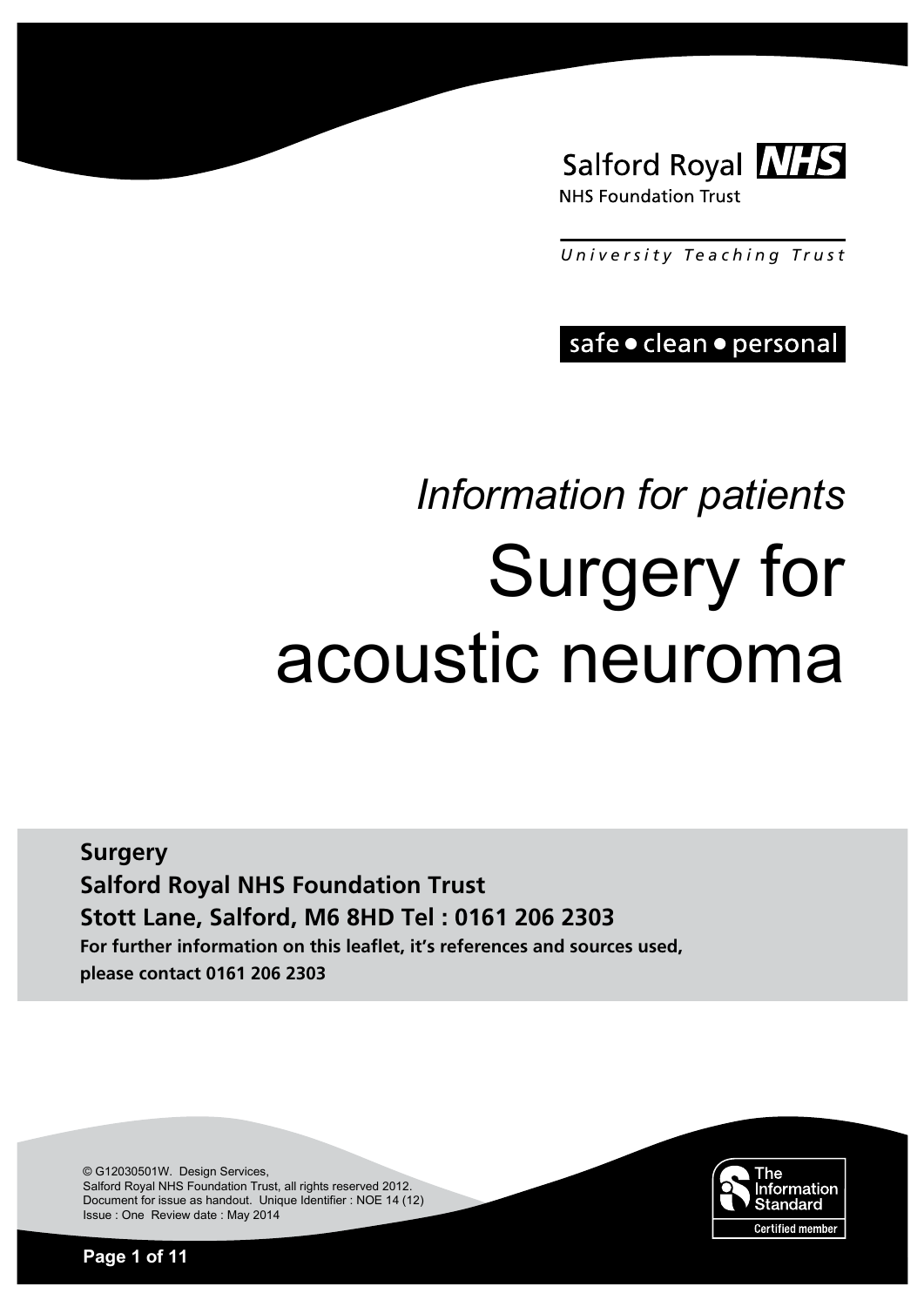Salford Royal NHS NHS Foundation Trust

*University T e aching T rust*

#### safe • clean • personal

# **Introduction**

This leaflet will offer advice and information to you in preparation for your surgery to remove your acoustic neuroma. It should be read in conjunction with the leaflet **"Acoustic Neuroma".**

# **Preparing for surgery**

It is important that you are given as much information as possible to prepare you for your surgery.

Prior to surgery you will be seen in the pre op clinic. Here you will have any investigations needed prior to surgery such as ECG (a tracing of your heart's electrical activity), blood tests and, if needed, any x-rays that the anaesthetist may request. We ask that you bring along any medication that you are taking.

You will have an opportunity to see the skull base specialist nurse today who will give you information on your surgery and answer any questions you may have. We ask that if you take any medication to thin your blood, i.e., aspirin, warfarin, heparin, clopidogrel, persantin, asasantin, you discuss this with the specialist nurse.

# **Admission**

**Day of Surgery**

#### APRIL **of Surgery**

Da<sub>1</sub>

The theatre staff will take you to theatre between 8 and 9 am, though this is dependant on the order of the theatre list. In theatre you will be anaesthetised before entering the main theatre. The anaesthetist will stay with you and monitor you throughout the surgery. Surgery can be lengthy, dependant on the size, location and access required to your tumour and it is not uncommon to be away from the ward for a large part of the day. This does not mean that there is something wrong. The Skull Base surgeons are happy to phone the next of kin or carer when surgery is finished.

# **What does the surgery entail?**

Surgery for acoustic neuroma aims to safely remove the tumour whilst preserving the function of all the important nerves nearby complete tumour removal is usually possible, particularly with small tumours, but not always so. On occasion, your surgeon may decide to leave tiny fragments of tumour if it is felt that complete removal is likely to result in permanent damage of the nearby nerves.

There are 3 main approaches for surgery. Your surgeon will have determined the most appropriate approach for you based

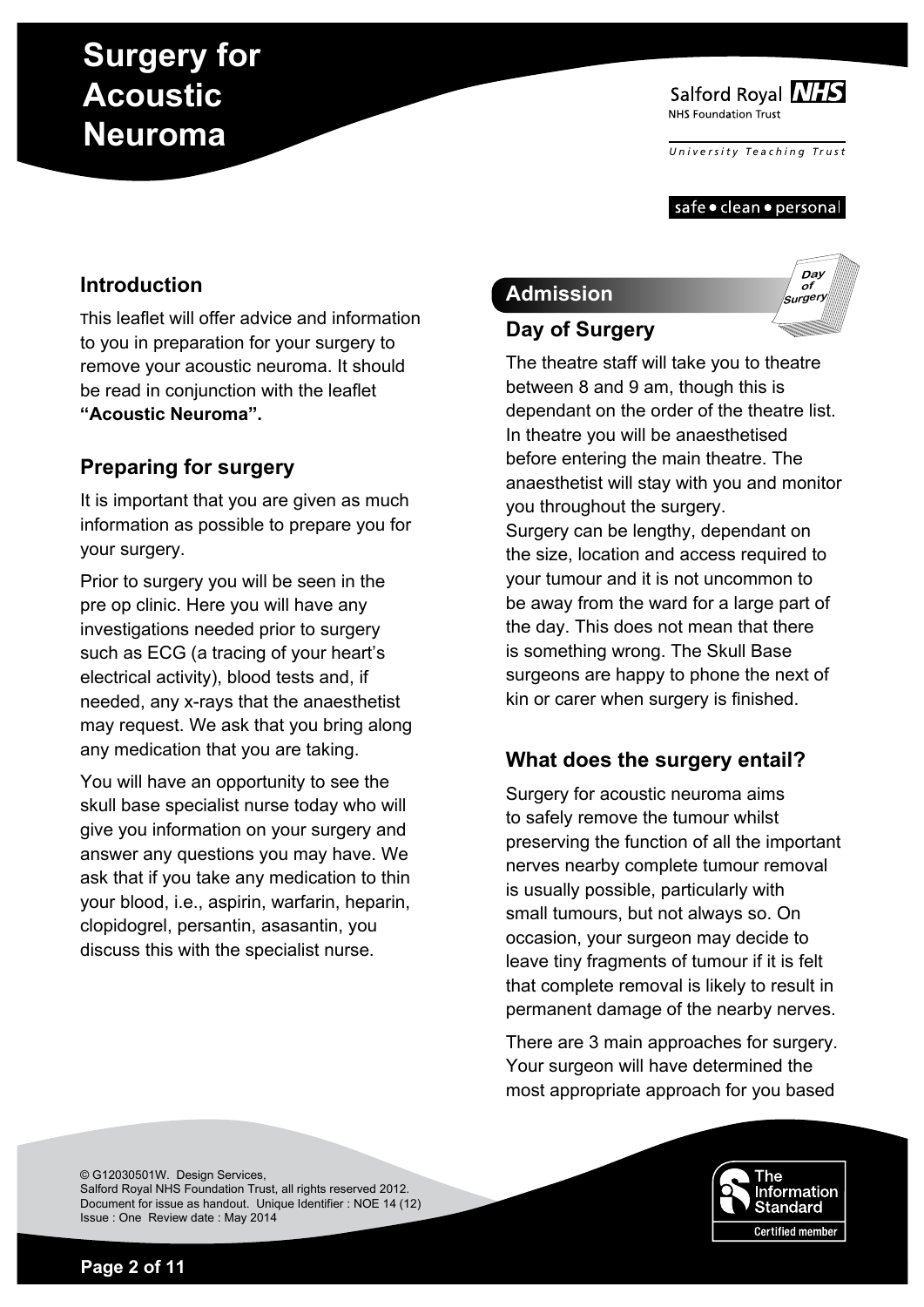Salford Royal NHS NHS Foundation Trust

*University T e aching T rust*

#### safe • clean • personal

on your tumour size, location and your hearing function. Your surgeon will shave your hair around where the incision will be made. The length of surgery will depend on the approach taken. Most patients will require a small fat graft which will be taken from your tummy. This will be discussed in more detail in clinic.

### **Other aspects of Surgery**

In all cases the function of the facial nerve is tested with electrical monitoring throughout the operation. There is a risk of facial nerve damage with all approaches of surgery. This can leave you with weakness, loss of movement and inability to close your eye on the affected side. There are differing degrees of function loss dependant on the amount of damage to the nerve. With small tumours the risk of permanent facial weakness is as low as 5%. However, as tumour size increases, the risk to the facial nerve increases such that very large tumours have a risk of permanent facial weakness of around 20%. A higher proportion may have temporary weakness. Apart from removing the tumour, the surgeons priority is to maintain facial function and they do all they can to achieve this goal. Occasionally, they may leave a small piece of tumour on the nerve if removing it will put the nerve at higher risk.

Your hearing nerve, the cochlear division of the 8th nerve that your tumour is growing on, is likely to be damaged prior to surgery due to the tumour pressing on this portion of the nerve and the interruption of blood supply. In the majority of people having this surgery there would be little benefit to attempting preservation of the hearing nerve due to this damage and the potential for further damage during surgery.

The translabyrinthine approach will not preserve any hearing and you will wake from the surgery with complete deafness on the affected side. There will be no change to the hearing on the opposite side to the tumour.

You are likely to find yourself imbalanced after this operation due to the loss of function of the vestibular nerve. Most patients compensate well for this and dizziness and imbalance should subside. There are also ways to improve your balance if you find it troubles you.

Other nerves may get damaged during surgery. The 5th cranial nerve, the trigeminal nerve, supplies the sensation to your face. This nerve runs very close to the 8th nerve that the tumour is growing on. It can occasionally get bruised either by the tumour pressing on it or during surgery to remove the tumour. Up to 10% of patients with acoustic neuromas have loss of sensation on the side of the

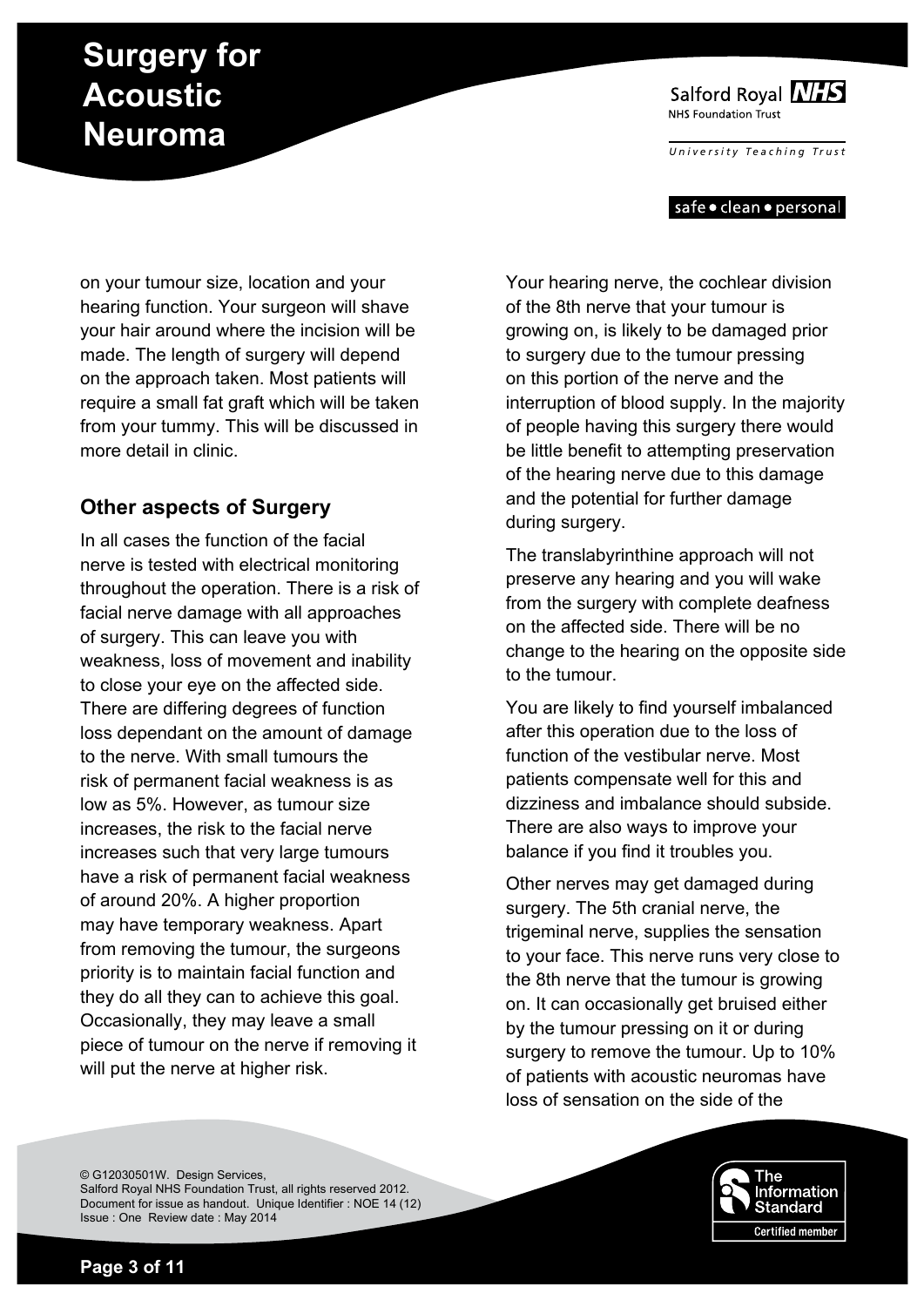Salford Royal NHS NHS Foundation Trust

*University T e aching T rust*

#### safe • clean • personal

tumour. As with the other nerve functions, the degree of function loss is dependant on the tumour size and the amount of damage to the nerve. Many patients see a full return of facial sensation with time.

There is a smaller risk to the lower cranial nerves. These supply the swallowing and speech functions of the body. The risk of damage either through tumour compression or damage during surgery is less than 3%. Larger tumours have a higher risk of complications involving these nerves though it must be stressed that this occurs in a very small minority of cases and many patients see a full return of swallowing and voice function.

A complication of surgery is leakage of the fluid surrounding the brain, which occurs in about 3% of patients. This may come through the nose as there is a connection between the nose and the ear, or it may come through the wound. A leak may be treated by draining some of the fluid from around the brain. This is performed by inserting a thin tube into the back. Occasionally it is necessary to close off the leak by performing another smaller operation.

There are several other very rare complications that can occur with this surgery. You will be told about these not because they are common, but because they can be potentially very serious. There is a small chance of infection which can

either be superficial and just involve the wound, or can extend internally and affect the linings of the brain. This is meningitis and occurs in about 2% of cases. It is usually treated successfully with intravenous antibiotics. There is a 1% chance of developing a blood clot next to the brain after surgery and this usually needs to be removed with a further operation. There is a small risk (1%) of a stroke from damage either to the blood vessels supplying blood to the brain, or the veins that drain blood from the brain. The severity of such a stroke could be very mild, or very severe and life-threatening. Overall there is a less than 0.5% chance of dying because of the surgery.

### **Returning to the ward**

After a period of time in recovery, you will be transferred to the ward. The ward you are taken to may not be the ward you were admitted to. This may be because you need a higher level of care. Most patients are nursed on ward A3, in the high dependency area or on the main neurosurgical high dependency ward. Occasionally it may be necessary to transfer you to the intensive care unit. This could be due to an existing health issue or a complication during surgery. This does not happen in the majority of cases.

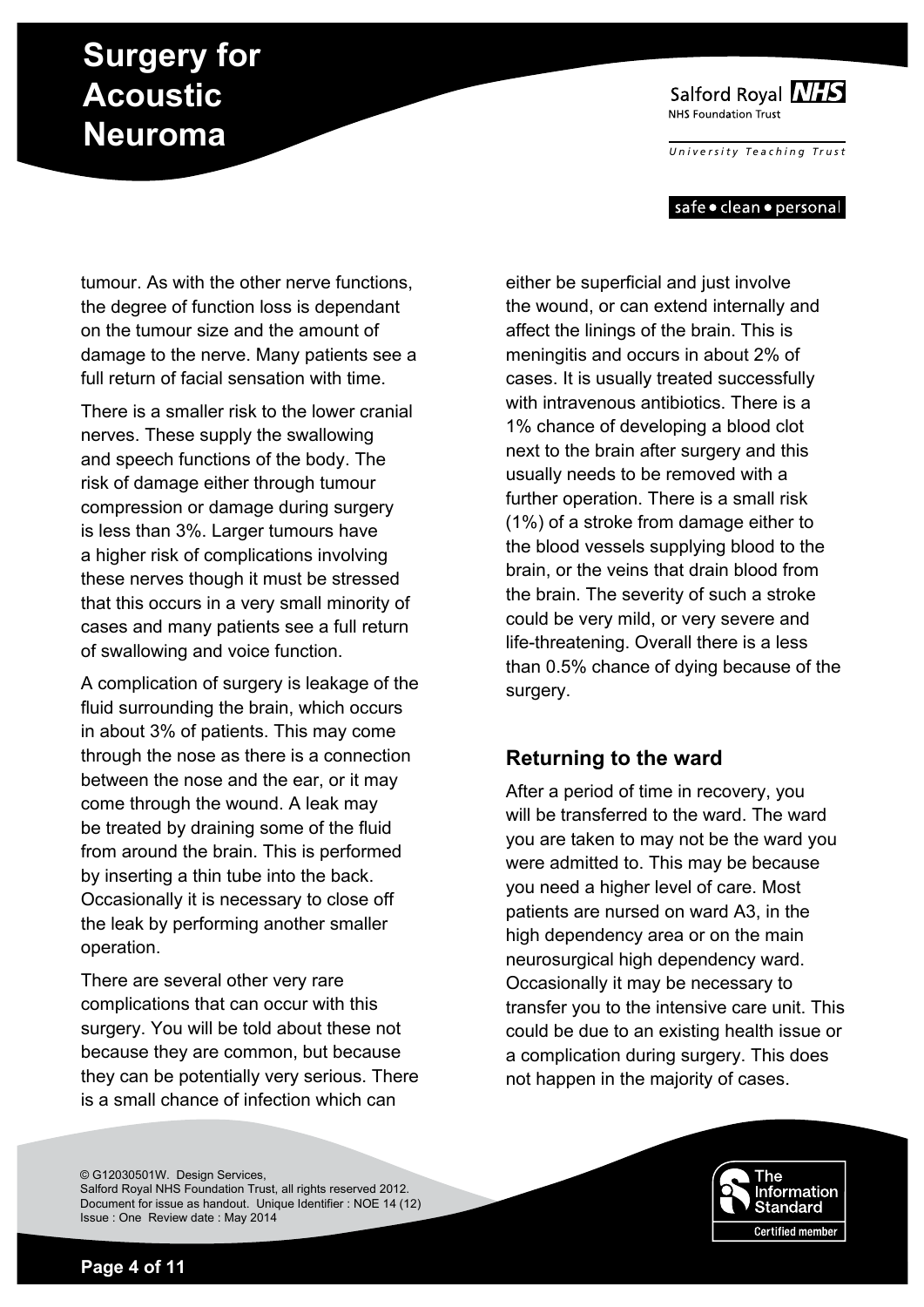Salford Royal NHS NHS Foundation Trust

*University T e aching T rust*

#### safe • clean • personal

You will have several tubes, lines and monitors attached to you. You may have a tube going into one of the arteries in your wrist to measure your blood pressure constantly. There will also be at least one smaller tube dripping fluids into your veins.

You will have leads attached to your chest and arms to measure the activity of your heart and a small probe attached to the end of your finger to measure the levels of oxygen in your body. You will also have either a mask over your nose and mouth or a small tube to the entrance of both nostrils to deliver oxygen to your body.

Most patients have a catheter in place which was inserted in theatre. This will empty your bladder continuously as you will be drowsy for some time after the operation.

You are likely to feel quite sick after the operation and often people are dizzy. You will be given anti-sickness medication, usually via a drip, injection or patch, to help with the sickness. As this improves, you can take oral tablets to reduce the sickness. You may not feel able to tolerate any diet or fluids at this stage, however we do encourage you to at least try and sip small amounts of water. A drip of fluids will be in place to hydrate you.

You may also have some pain where your incision is. The nursing staff will administer pain relief to reduce the pain. Again this is usually via a drip or injection initially.

You will have a bandage around your head and covering the ear on the side of surgery. This applies gentle pressure to prevent any leakage of CSF, the fluid that circulates the brain, and to help the wound to heal. This will stay in place for 2 days.

You may also have a wound to your abdomen with a drain coming out of it. It collects any excess of blood to prevent it collecting under the wound. This is where your surgeon took your fat graft from to pack your head wound. This only applies to patients who have had a translabyrinthine approach to surgery.

We expect that you will be very drowsy on this first night. You will be closely monitored overnight and will be woken on an hourly basis to have your blood pressure checked. You will also be asked to answer some questions relating to time and place and the nurse will test your eyes and the power in your arms and legs. This is to check that your brain is functioning well and is a vital part of our monitoring.



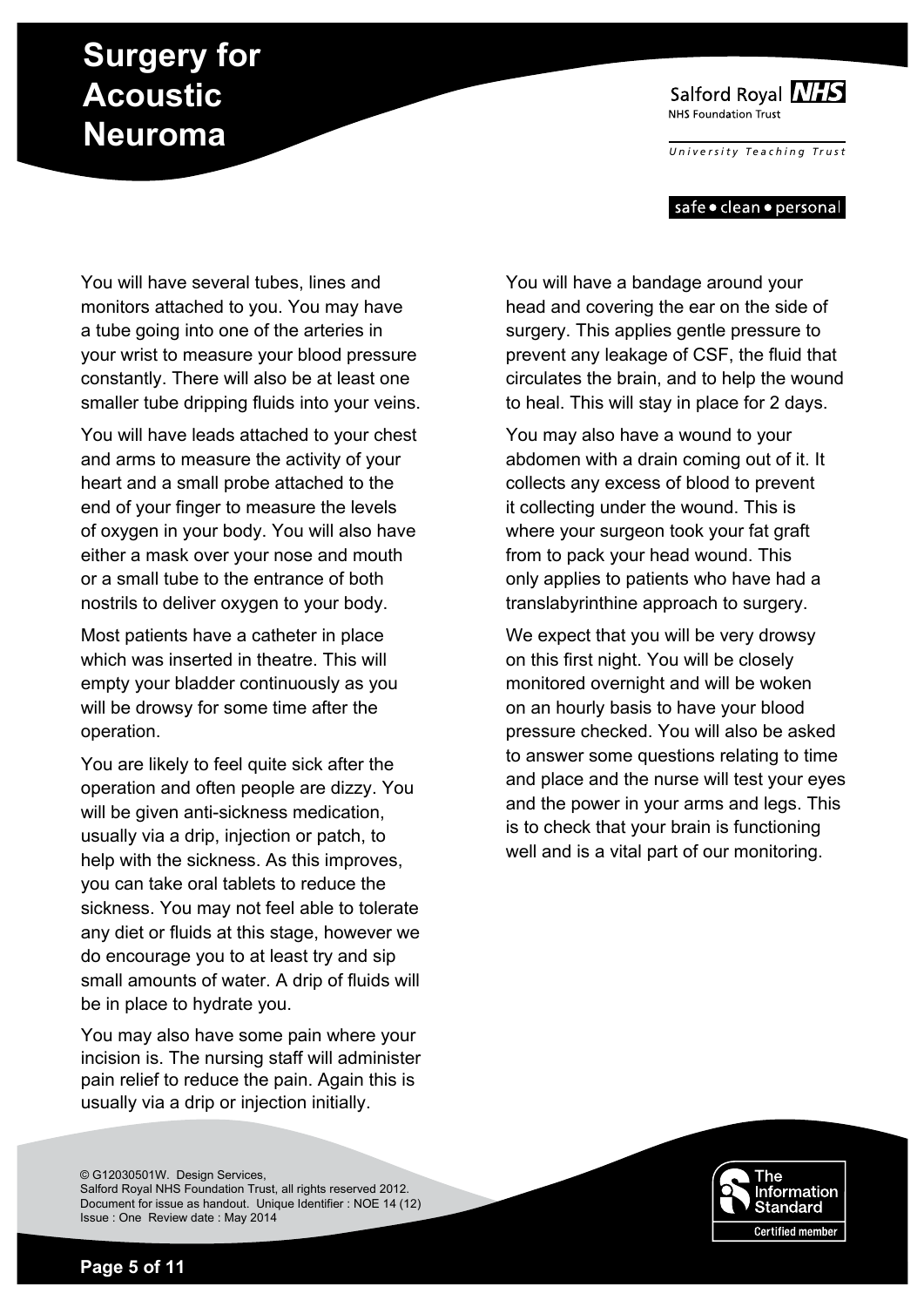Salford Royal NHS NHS Foundation Trust

*University T e aching T rust*

#### safe • clean • personal

#### **Day one**

On the first day after your operation you are likely to feel tired, nauseous (sick) and a little dizzy. You may have a mild head pain where the incision was made for your surgery. The nursing staff will be able to administer medication to aid these symptoms. You will be offered breakfast and drinks. We encourage you to try a little though you may not feel like anything at this early stage. Your drip will continue to hydrate you.

The ENT (ears, nose and throat) surgeons and Neurosurgeons will come to see you this morning. You will be asked to make several movements with your face. The doctors are assessing any facial weakness you may have following your operation. Some patients will have some form of weakness at this stage. It does not mean that there has been permanent damage to your facial nerve. It is usually just bruised from the surgery and will take some time to recover. Your surgeon will discuss with you the extent of your facial weakness and the expected outcome.

They will also review your wounds, any drainage if you have an abdominal drain in place and ensure that your vital signs, i.e. blood pressure, temperature etc, are within normal limits.

Later in the morning you will have the

lines and tubes that have monitored you, removed. You may have to keep the fluid drip in place and are likely to need the catheter for at least another 24 hours until you are more mobile. Your abdominal drain usually comes out this evening. The nurses will assist you with a wash or shower if you feel able to. You should no longer require high dependency care and may be moved to another ward.

It is important that we get you out of bed on the first day to prevent complications such as blood clots and chest infections. You may feel dizzy and tired but the staff will assist you and it will initially be for small periods. You can return to bed any time you wish.

You may have visitors today but we expect that you will feel tired and advise that the visits are short and initially only close relatives or friends.

#### **Day two**

You may feel a little brighter today. Try to increase the amount of diet and fluid you are taking. You may still be dizzy and nauseous but you can still have medication to treat that.

The staff and physiotherapists will encourage you to extend the periods you are out of bed. You may want to walk to the bathroom or just up and down the





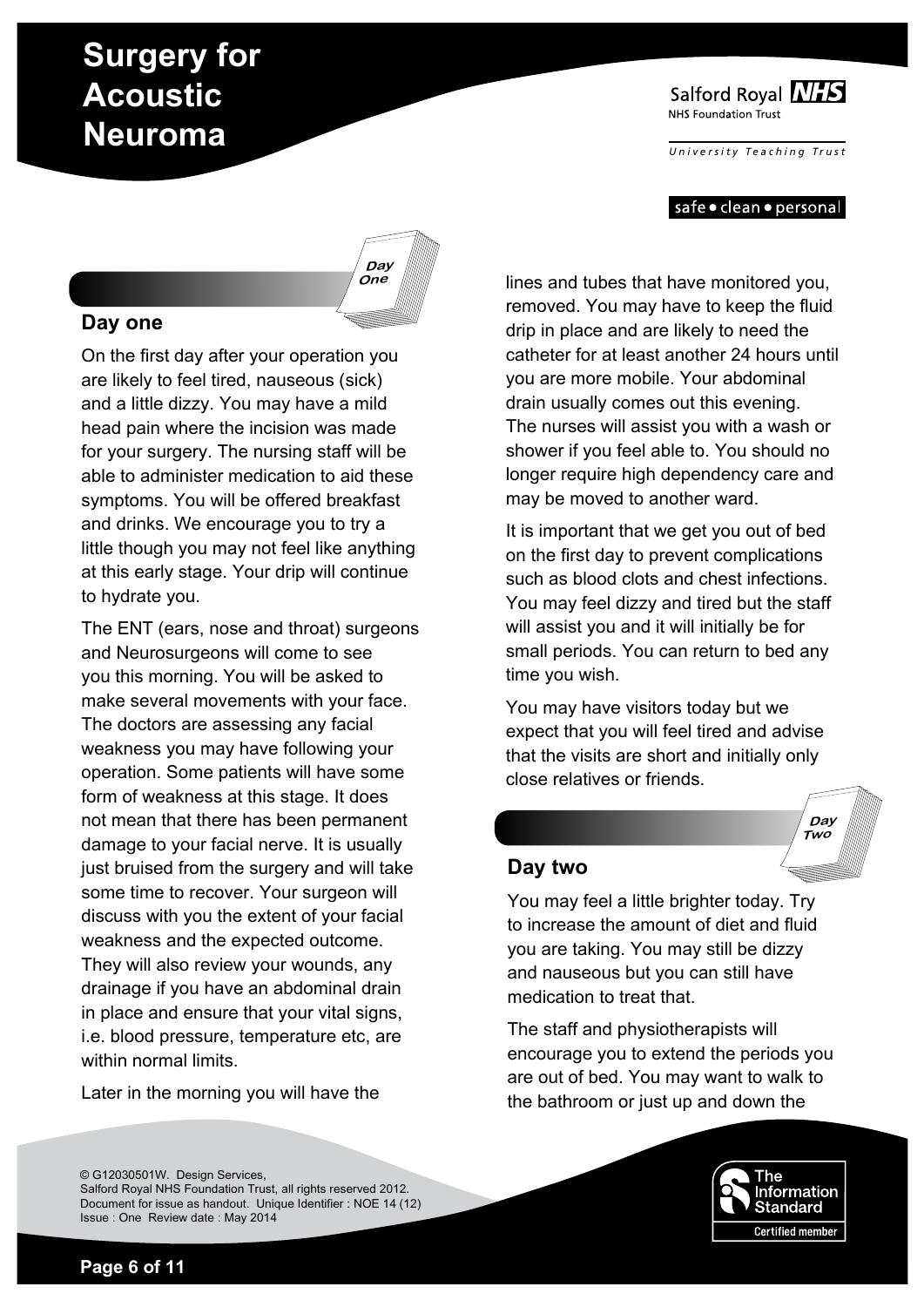Salford Royal NHS NHS Foundation Trust

*University T e aching T rust*

#### safe • clean • personal

APRIL

**Day Three, Four, & Five**

ward. Ensure you have somebody with you as you can get dizzy quite quickly.

Your bandage will still be in place on your head and you will have a small dressing over your abdominal wound.

The doctors will prescribe an injection into your tummy to help prevent blood clots as you are not as mobile as you would normally be. You will also be prescribed laxatives as we do not want you to strain when going to the toilet as this can raise the pressure of the fluid that cushions the brain and can put you at risk of this fluid leaking from your nose, wound or ear.

If you have facial weakness you may be unable to close your eye fully on the side of the operation. You will be prescribed eye drops to keep the eye wet and may have tape applied to close the eye to prevent it from drying out. You may be referred to an eye specialist if there is very poor closure or signs that the eye is too dry or infected.

### **Day three, four & five**

We expect that you will see some significant improvements within the 3rd, 4th and 5th day. Your nausea should settle and you are likely to feel less dizzy as your body adapts to the loss of the balance nerve on the side of the tumour.

You will feel like eating more and will be able to mobilise a little further each day. You are likely to remain tired for some time so we advise that you do not push yourself too far too soon.

You may find it difficult coming to terms with the changes to your body. If you have lost the hearing on the affected side it can be very frustrating trying to communicate with others. Take your time and ask others to speak slowly and a little louder to help you to hear.

If you have a facial weakness you may feel down at the prospect of a droop on one side of your face. This could occur up to two weeks after the surgery so don't be alarmed if this develops for the first time after discharge. You can speak to the specialist nurse for more advice. Please be patient with recovery of facial movement as progress can take months. The majority of patients will see significant improvements within 6 months of surgery. Your surgeon will discuss expected outcomes with you after surgery though

© G12030501W. Design Services, Salford Royal NHS Foundation Trust, all rights reserved 2012. Document for issue as handout. Unique Identifier : NOE 14 (12) Issue : One Review date : May 2014



**Page 7 of 11**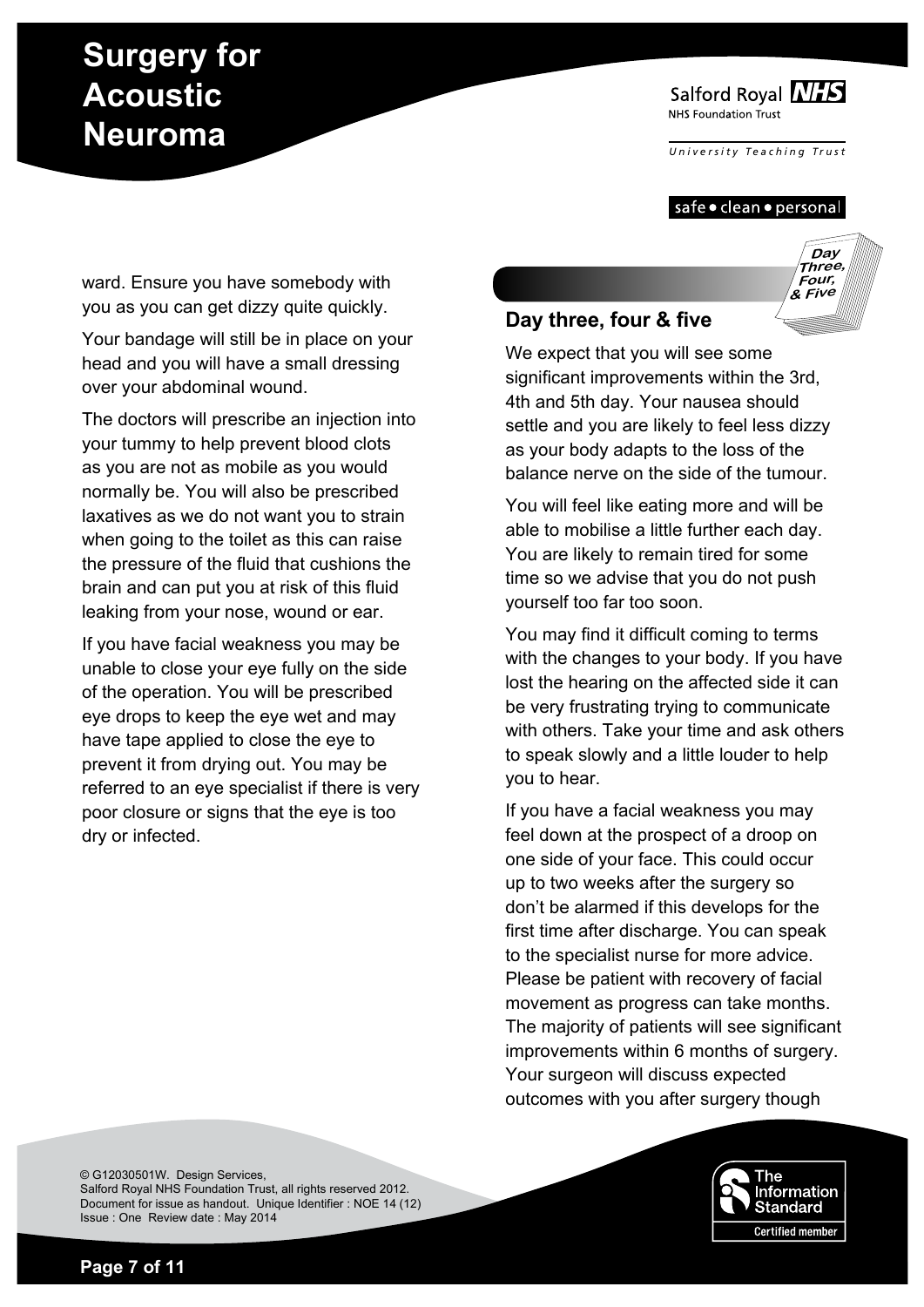Salford Royal NHS NHS Foundation Trust

*University T e aching T rust*

safe • clean • personal

#### recovery is variable.

If you feel wetness from the wound it is important that you inform a member of staff on the ward. This is less likely to happen when you have gone home. Very rarely, patients may get a leak from their nose, down the back of their throat or from the ear. If this occurs please tell a member of staff or if you are at home, you must ring the specialist nurse for advice.



### **Day six & seven**

The majority of patients will go home by day 7. It is important that you have somebody at home with you at least for a day or two. If you do not have anyone who can help you, it may be necessary to refer you to social services for help with your daily activities. You will be discharged with any necessary medications and an information letter from the ward. Your GP will receive a letter informing him of your surgery and any needs you may have. You will only need to see your GP in the event of any complications. If you have any transport needs, please inform the ward staff at the earliest possible moment.

The ward staff will give you a self referral form to see the practice nurse or district nurse to have your clips removed from your head and abdomen if applicable. This is usually on day 10 if the wounds are healthy.

### **At home**

Once you are home we advise you to rest. It is very likely that you will be tired for many weeks and a slow return to normal life is important. It may be useful to take naps in the afternoon and gradually increase the level of activity until your energy returns.

It is equally important that you gently mobilise several times a day to prevent any complications. Take short walks around the house or into the garden and gradually increase the length of your walks.

Do not lift heavy objects or do any strenuous activity for the first 3 months. Continue to take your laxatives as needed to avoid straining.

If you notice any leakage of clear fluid from your nose, down the back of your throat or from the wound, contact the specialist nurse or see you GP.

# **Driving**

The DVLA advises that unless specified by your surgeon, you need not inform them of your surgery unless you are symptomatic of giddiness or, less rarely, seizures. You can clarify this with your surgeon after your operation. We advise that you do not return to driving until fully recovered. This may not apply to those who drive for a living and advice should be sought from the DVLA.

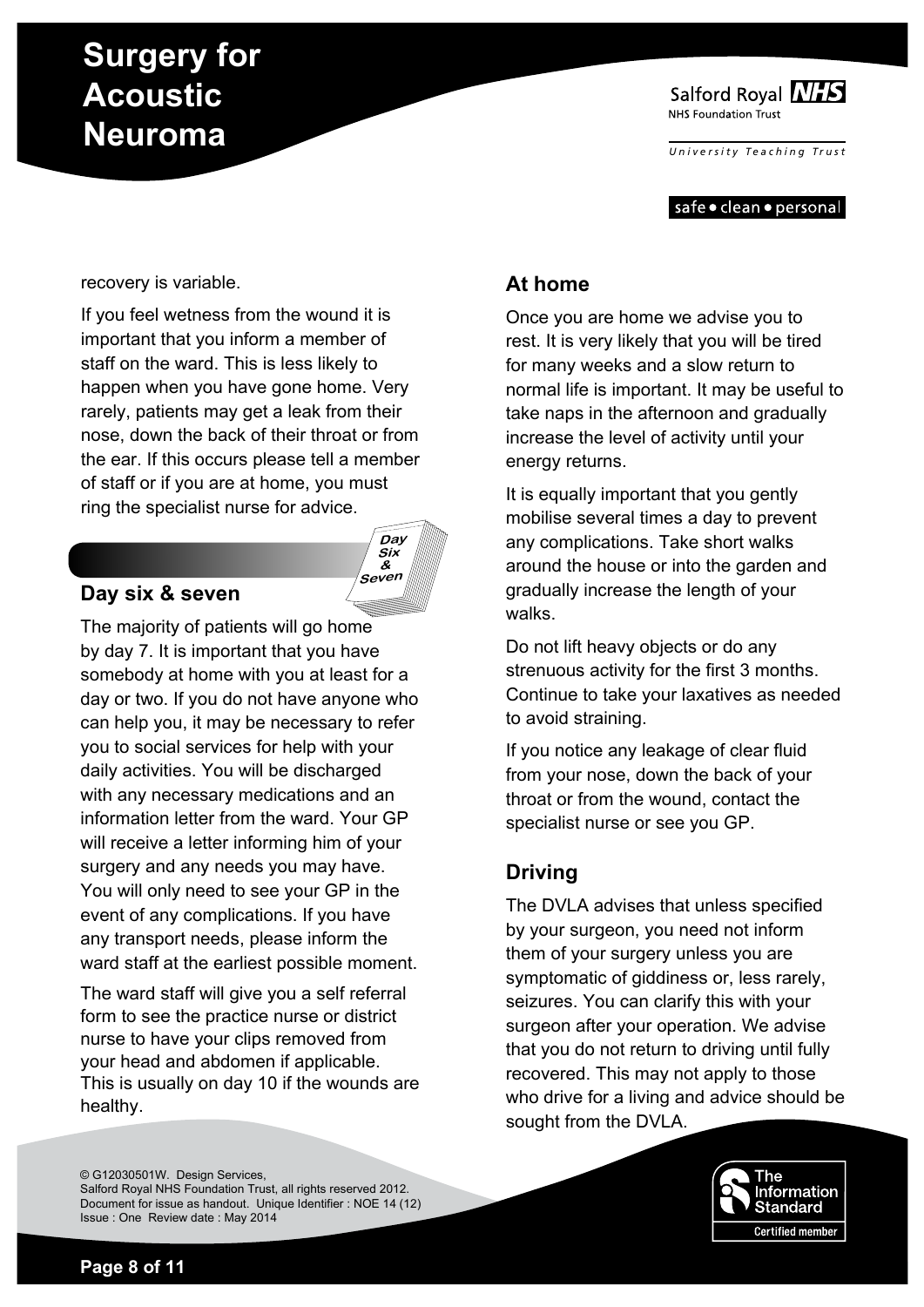Salford Royal NHS NHS Foundation Trust

*University T e aching T rust*

safe • clean • personal

# **Working**

Dependant on your recovery there is no reason that you should not return to work once fully recovered. This is usually after the first 3 months. Expect to feel a little tired initially. It may be advisable to do a phased return to work, gradually increasing your hours as you feel able. If you have any concerns about returning to work, please discuss this with the surgeons or specialist nurse. You can obtain a certificate of sickness from the ward.

### **Follow up**

The specialist nurse will telephone you after 2 weeks to ensure you are recovering well. If you are unable to use the telephone due to hearing loss, then there is also an email address with the specialist nurse contact or we can liaise with your next of kin or carer with your consent. You will be seen in outpatients at Salford Royal Hospital approximately 6 weeks after your operation. The surgeon will discuss your recovery and can address any issues you may have. Arrangements will be made to follow you up with a scan, usually 1 year after surgery, to ensure there is no sign of residual or reoccurring tumour. This is very unlikely.

There is usually one further scan after 5

years and if this is normal then you will probably be discharged. Follow up scans are carried out as a precaution and it is unlikely you will ever require any further treatment for this tumour.

# **Hearing aids**

If you have lost the hearing on the affected side, you might want to consider a bone anchored hearing aid (BAHA). BAHAs are permanent fixtures surgically inserted into the skull bone behind the ear. There is a detachable sound processor which clips on to the aid and is fairly light. Sound is carried through the bones as your hearing function can no longer use air conduction. BAHAs do not restore your hearing but can improve your everyday hearing function.

CROS Aids consist of 2 hearing aids, one for each ear. The one on the side of the surgery contains a microphone and picks up sounds on this side. These sounds are then sent wirelessly to the other hearing aid in the normal ear where sound is delivered by a tiny speaker. These also help with hearing on the side of surgery but do not replace the hearing you had before. We can discuss either aid if you feel you want to.

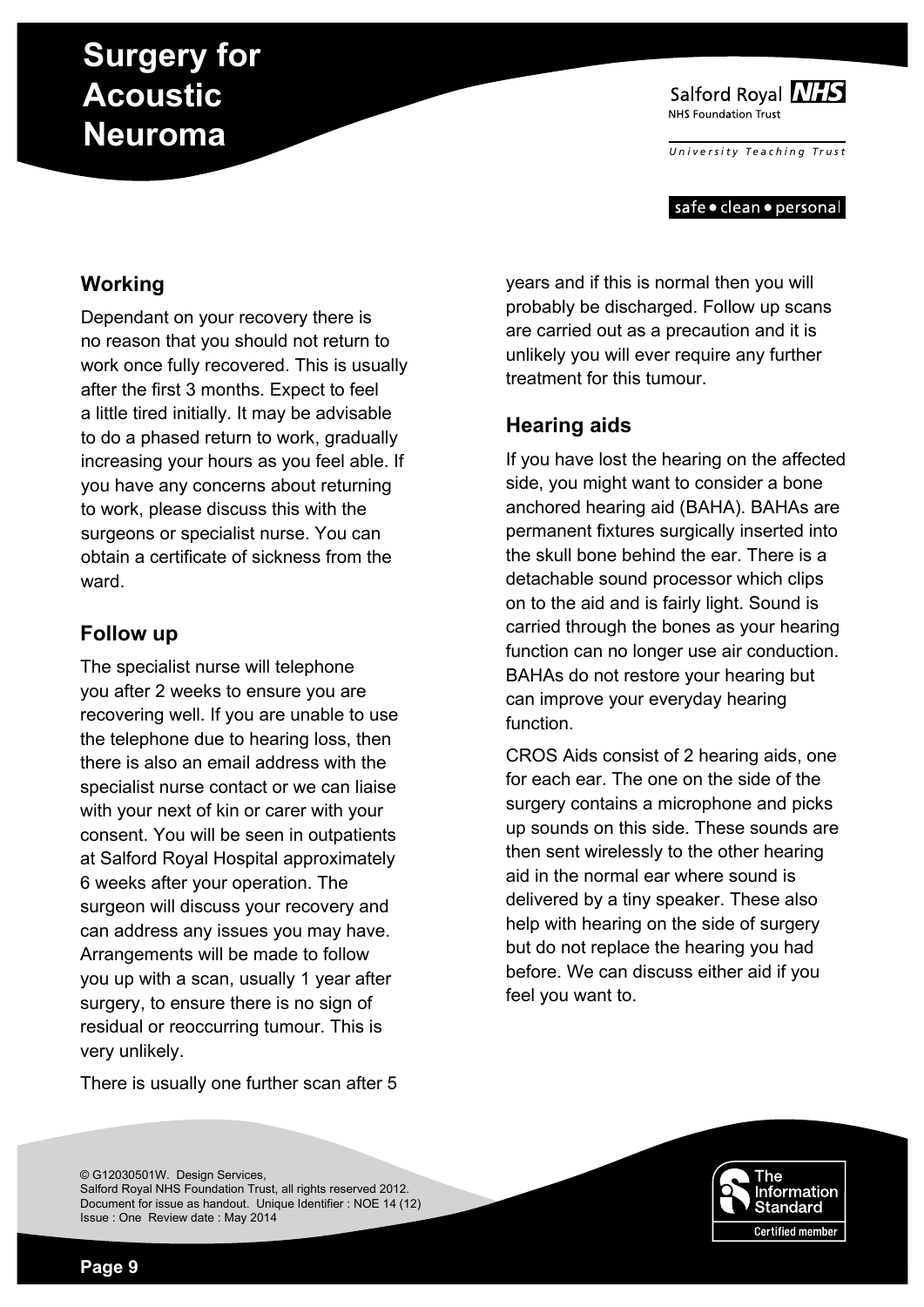Salford Royal NHS NHS Foundation Trust

*University T e aching T rust*

safe • clean • personal

# **Who to contact**

If you have any issues after your operation or if you need some help or advice, please contact:

### **Andrea Wadeson**

Skull Base Specialist Nurse



**0161 206 2303** 07545 513382

Andrea.wadeson@srft.nhs.uk

### **Jane Riley**

Secretary to Mr Rutherford **0161 206 0119**



**Alison Dapoto** Secretary to Mr King **0161 206 5541**



**Kim Madden**

Secretary to Mr Lloyd and Mr Freeman **0161 206 5754**

If the issue is of an urgent nature, see your GP or attend your local accident and emergency department.

# **Useful contacts**

**BASIC** (Brain and spinal injuries charity) This is a specialist resource for patients and families affected by neurological diagnosis.



**08707500000**

Web address: **www.basiccharity.org.uk**

**BANA** (British Acoustic Neuroma Association)

This site was developed by people affected by acoustic neuroma and offers information and support to patients and families.



### **0800 652 3143**

Web address: **www.bana-uk.com**

**RNID** (Royal National Institute for the Deaf)

This site can offer help and advice to people with hearing difficulties and deafness.



### **0808 808 0123**

Web address: **www.rnid.org.uk**

**BUSK** (BAHA users support group) This site offers advice and support to those considering or who have had a bone anchored hearing aid. Web address:

**www.baha-users-support.com**



© G12030501W. Design Services, Salford Royal NHS Foundation Trust, all rights reserved 2012. Document for issue as handout. Unique Identifier : NOE 14 (12) Issue : One Review date : May 2014

**Page 10 of 11**